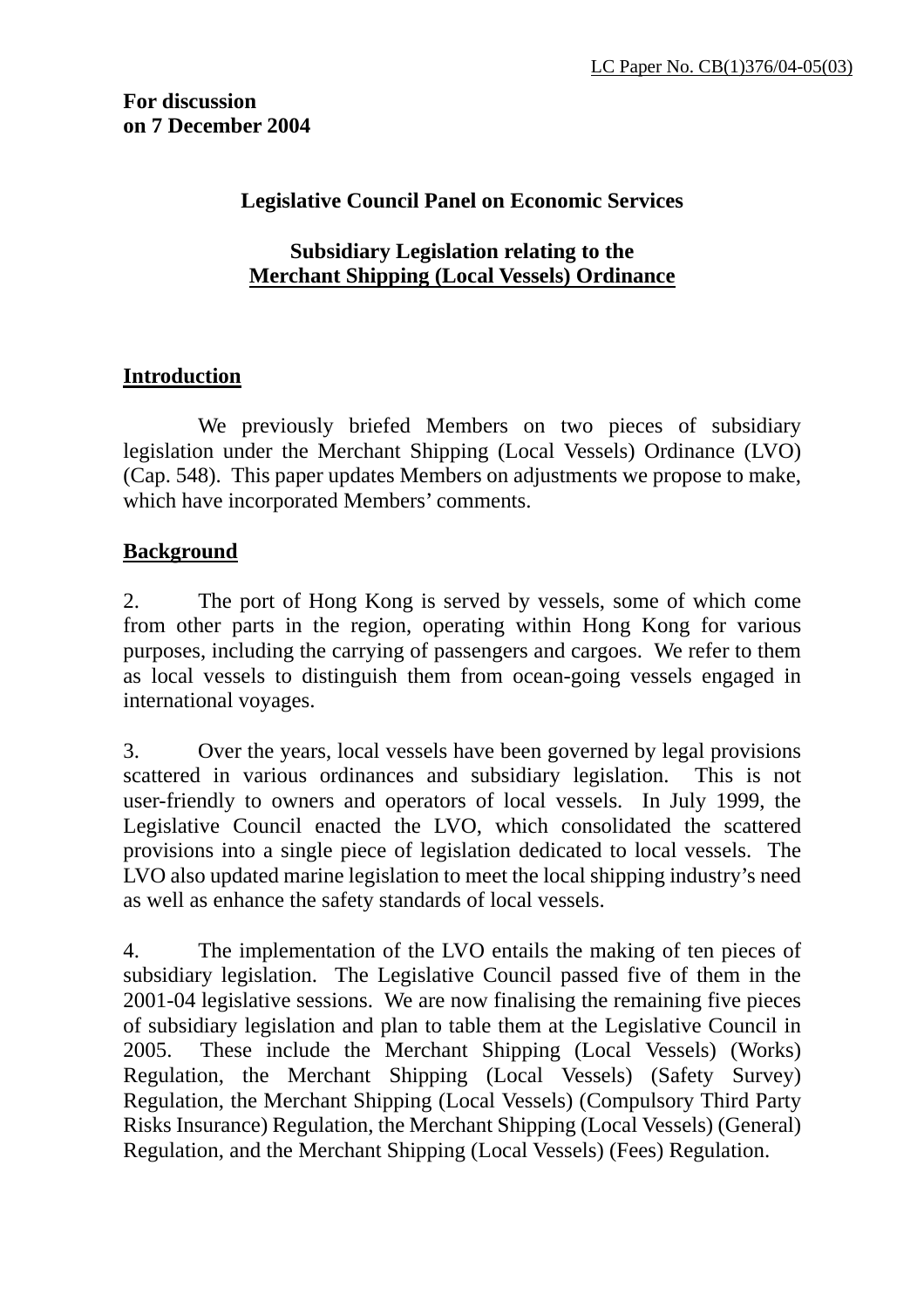5. In addition to the subsidiary legislation, we are also preparing the Local Vessels (Miscellaneous Provisions) Bill (MP Bill) (formerly referred to as the Miscellaneous Amendment (Local Vessels) Bill). The MP Bill seeks to introduce consequential amendments to legislation affected by the LVO and its subsidiary legislation (whether those that have been made or are still under preparation). We plan to introduce it into the Legislative Council in the current session.

6. The MP Bill and the remaining five pieces of subsidiary legislation were discussed at previous Panel meetings and received Members' support. Thereafter, no major change has been made to the scope and approach of the MP Bill (LC Paper No. CB(1)764/02-03(04)), the Merchant Shipping (Local Vessels) (Works) Regulation and Merchant Shipping (Local Vessels) (Fees) Regulation (Fees Regulation) (LC Paper No. CB(1)764/02-03(03)), and the Merchant Shipping (Local Vessels) (Safety Survey) Regulation (LC Paper No. CB(1)1310/01-02(06)).

7. Taking into account the latest development and views expressed by Members earlier, we propose to modify two draft Regulations as set out in paragraphs 8 to 12 below.

## *(a) Merchant Shipping (Local Vessels) (Compulsory Third Part Risks Insurance) Regulation (Insurance Regulation)*

8. The Insurance Regulation prescribes requirements for compulsory third party risks insurance for local vessels. When we briefed the Panel on the Insurance Regulation in January 2003, Members raised concern about the potential increase in insurance premium due to the upward adjustment of the minimum insurance cover. At a follow-up meeting in February 2003, we proposed and Members agreed to the minimum liability cover as set out in the following table -

|       | <b>Types of Local Vessels</b>                   | <b>Minimum</b><br>liability cover |
|-------|-------------------------------------------------|-----------------------------------|
|       | Vessels with no fare-paying passengers          |                                   |
| (ii)  | Vessels with up to 12 fare-paying passengers    | \$1 million                       |
| (iii) | Kaitos and shuttle passenger sampans in typhoon |                                   |
|       | shelters                                        |                                   |
| (iv)  | Vessels with more than 12 fare-paying           | \$5 million                       |
|       | passengers, except those in (iii) above         |                                   |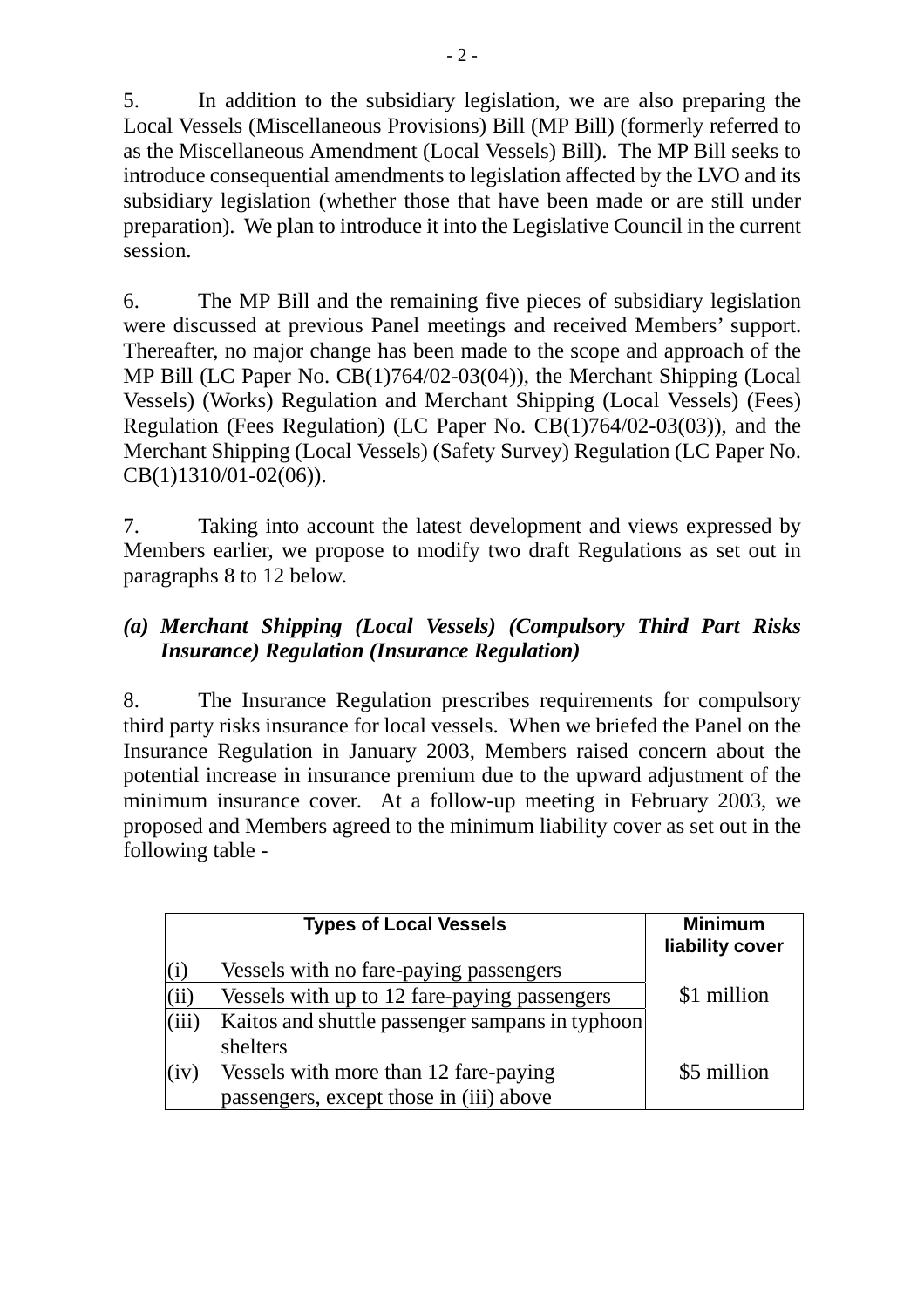9. At the January and February 2003 meetings, Members also raised concern about our ability to apply the compulsory third party risks insurance requirements to river trade vessels as these vessels could also cause injury to third parties. We undertook to revert back to the Panel on how to address this concern.

10. From a policy perspective, we consider it necessary to extend the compulsory requirements to locally certificated and river trade vessels alike eventually so as to enhance protection for third parties. At the same time, we are mindful that the operation of river trade vessels in the waters of Hong Kong is conducive to the economic interest of Hong Kong, and that these vessels are subject to the regulatory regimes of the places from where they come (mostly from the Mainland but also some from Macau). Therefore, the Marine Department has informed the Guangdong Shipowners' Association (GDSOA), the Guangdong Maritime Safety Administration and the Maritime Administration of the Macau Special Administrative Region Government (Macau MA) of our plan to impose compulsory insurance requirements, and ascertained through them the readiness of their river trade vessels to comply with the insurance requirements when they are in the waters of Hong Kong. GDSOA has requested a grace period of six months from the effective date of the Insurance Regulation to allow time for GD river trade vessels to gear up for compliance. Macau MA has not raised any particular concern.

11. In view of the feedback, we propose to implement the Insurance Regulation in two phases –

- First Phase The existing compulsory third party risks insurance requirements (applicable only to pleasure vessels, launches and ferry vessels) will be retained. This was the original proposal. This phase will commence as soon as the LVO and the Insurance Regulation become effective.
- Second Phase The compulsory third party risks insurance requirements will be extended to locally certificated vessels (except laid-up vessels and small non-mechanically propelled vessels), and new statutory levels of insurance cover as shown in paragraph 8 will apply. This phase will come into effect six months after the commencement of LVO and the Insurance Regulation. At the same time, river trade vessels in the waters of Hong Kong will also be subject to compulsory third party risks insurance requirements. Since river trade vessels are not certificated in Hong Kong, the insurance requirements will be imposed on them at their point of entry into Hong Kong waters. The detailed arrangements will be prescribed in the Merchant Shipping (Local Vessels) (General) Regulation (see paragraph 12 below).